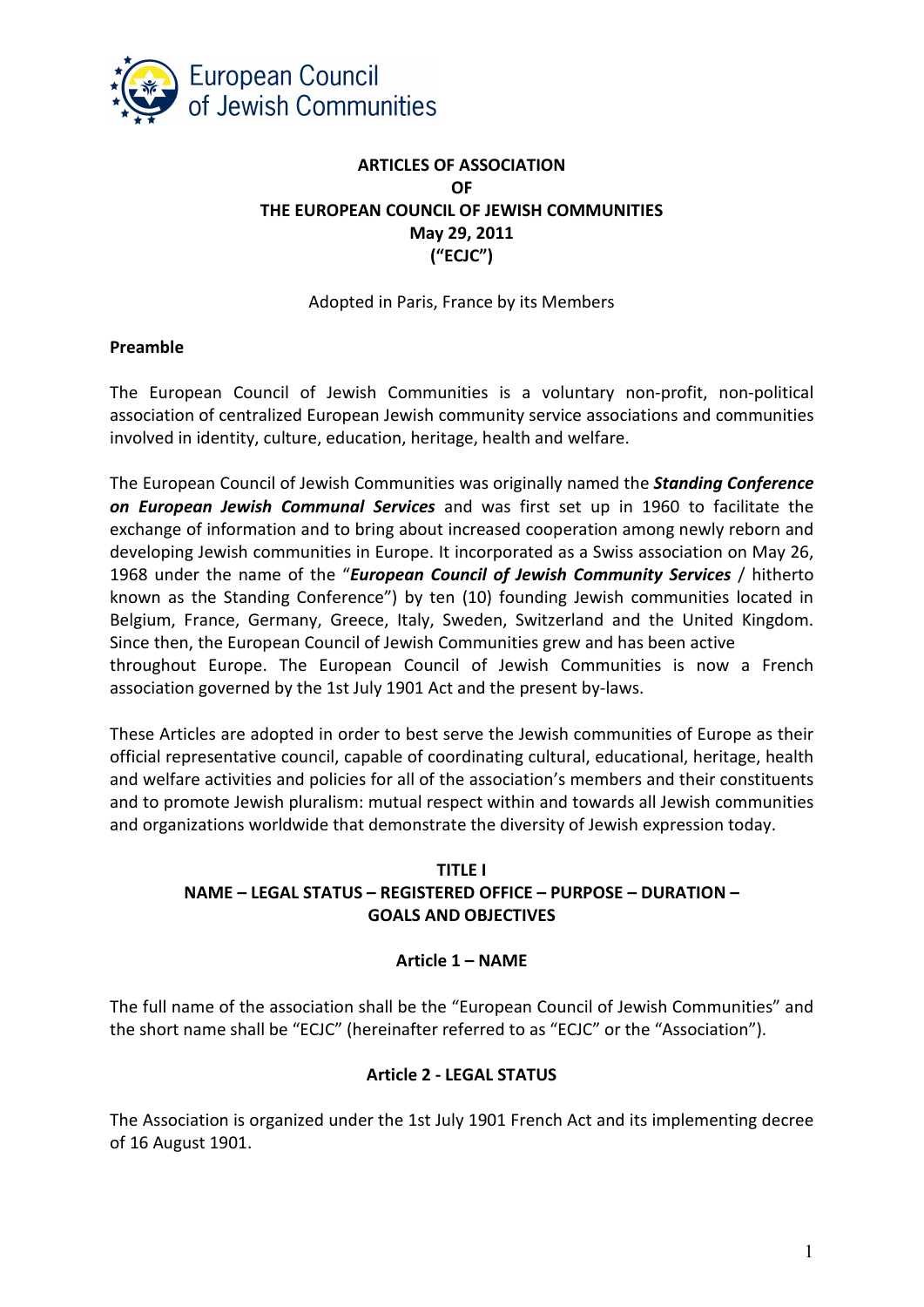

### **Article 3 – REGISTERED OFFICE**

The registered office of the Association shall be located in Paris, and may be transferred by decision of the Executive Committee in the Ile de France which will have on this point the correlative power to amend the by-laws and by decision of the General Assembly in another department.

### **Article 4 – PURPOSES AND GOALS**

The Association shall be operated as a non-profit organization. Its purposes shall be as follows:

1. To strengthen Jewish life in Europe.

2. To assist its members in promoting and developing inter-European networking, planning and co-operation mainly in the areas of education, heritage, culture and social welfare.

3. To co-ordinate activities, programs and events, exchange information, and share expertise, ideas and co-operation between various Jewish community organizations across Europe and among ECJC's members, while respecting Jewish pluralism and the diversity of Jewish expression that exists worldwide.

4. To identify and share best practices as between European Jewish community organizations.

5. To represent the interests of European Jews with respect to certain apolitical European issues.

6. To assist in co-ordinating the activities of all member organizations and European Jewish organizations in the fields of identity, education, welfare, heritage and culture, but not on political issues.

7. To help promote through trainings the skills necessary for the implementation of programming, budgeting, staff development and other communal management issues for Jewish communities across Europe.

8. To initiate joint studies of common problems and to develop solutions jointly and plan their implementation.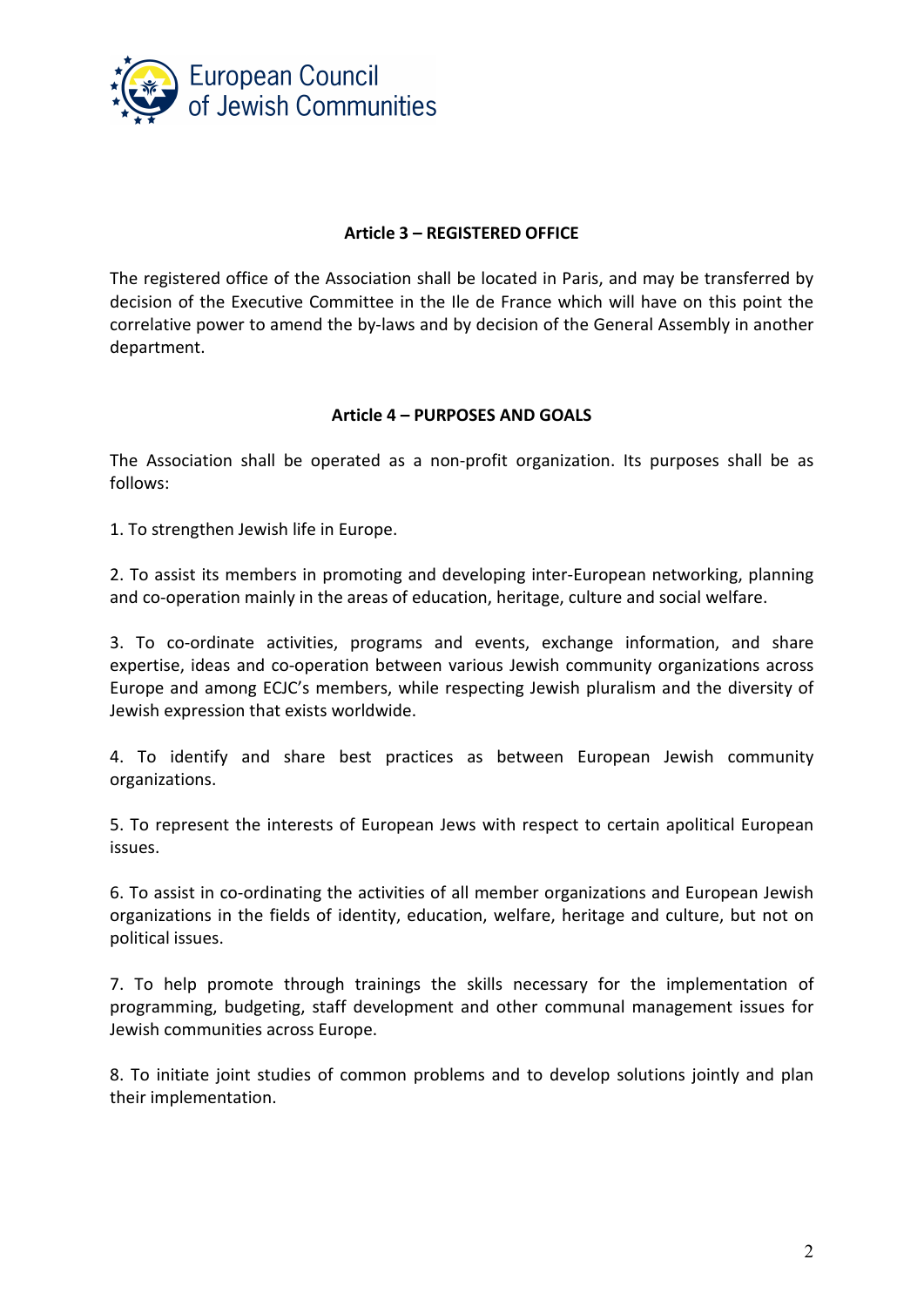

9. To apply, whether on its own account or in conjunction with other organizations, for grants or any other forms of financial assistance in order to further any one or more of the above-listed objectives.

10. To take any action whatsoever in relation to the foregoing purposes, subject to the provisions of the present Articles of Association.

11. To cooperate with any other persons, organizations and/or governments, in order to carry out the purposes enumerated above.

#### **Article 5 – DURATION**

The duration of the Association is unlimited.

#### **TITLE II**

## **MEMBERSHIP AND ASSOCIATE MEMBERSHIP – RIGHTS OF MEMBERS – OBLIGATIONS OF MEMBERS**

### **Article 6 – MEMBERSHIP AND ASSOCIATE MEMBERSHIP**

1. The Association shall consist of approved Jewish communities and/or organizations located anywhere in Europe (each a "Member"), whether active across a whole country or only part of a European country. Unless decided otherwise by the Board of Directors, all organizations wishing to become members of the ECJC shall have existed as democratic, and registered or legally-recognized entities in their respective countries for at least five (5) years prior to joining the ECJC.

2. Nothing shall prevent any number of communities or organizations, whether resident or incorporated in any one country or in several countries, from each being admitted as a Member. However, all Members from the same country shall be restricted to one vote per country.

3. Any communities or organizations who are not in Europe (as defined by the ECJC Board of Directors), or who cannot join organizations such as the ECJC in their respective regions may apply to become associate members ("Associate Members") of the ECJC on such terms as the Board of Directors shall recommend to the General Assembly on a case-by-case basis. Associate Members shall not have any voting rights but shall have speaking rights, and shall be entitled to participate in all activities and meetings of the Association. The American Jewish Joint Distribution Committee Inc. ("JDC"), having co-founded and supported the ECJC since 1960, shall have automatic Associate Member status with the right to attend and speak at all Board of Directors meetings, but without voting rights.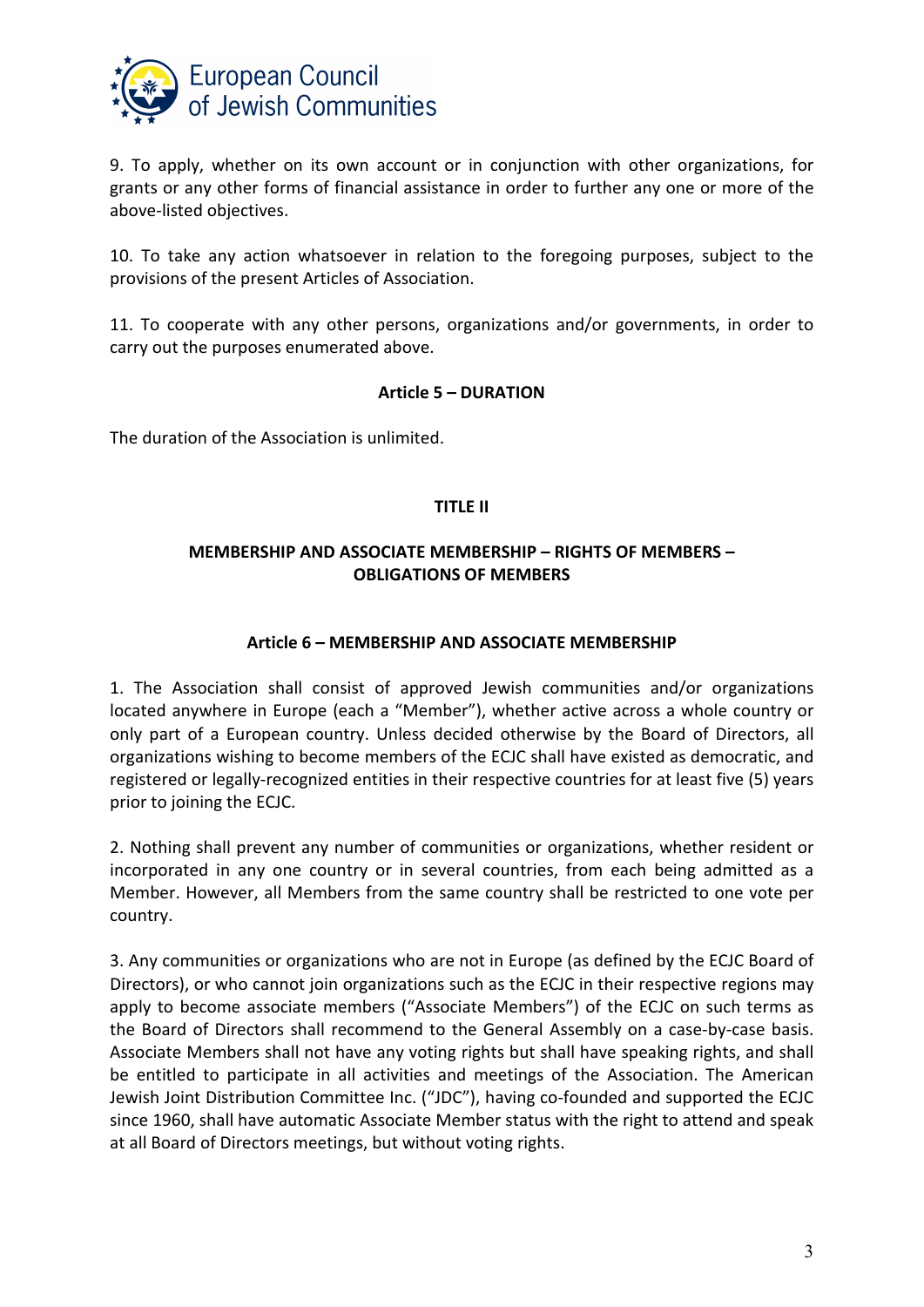

4. The Board of Directors shall have the power to co-opt European Jewish communities or organizations to become Members, or where and when applicable and deemed necessary, non-European Jewish organizations, to become Associate Members of the ECJC. These appointments shall be for a limited period of time and shall be subject to approval at the next General Assembly following such co-option.

5. The Members and Associate Members of the Association shall be any legal persons, associations, foundations, communities, enterprises, institutions, organizations, etc., who accept these Articles of Association, participate in achieving the purposes and goals of the Association, pay their membership fees (once they have been determined by the Executive Committee), and have been approved in accordance with these Articles of Association.

6. All new Members and Associate Members shall make a written application for admission to the Executive Committee of the ECJC at least sixty (60) days prior to the General Assembly at which that application for membership shall be considered. Their applications should contain:

a. a letter from the applicant entity, enterprise, institution, organization, etc. identifying who its representatives would be and explaining its reasons for wishing to join the Association; and

b. copies of its articles, by-laws and/or other key constitutional documents, descriptions of its activities the composition of its boards and other management/leadership bodies, and a list of the names of its board members, officers and/other key persons;

c. an undertaking to work to further the Association's goals and to pay that applicant's membership fees in a timely manner.

7. No application for membership shall be submitted to the General Assembly for a vote without the prior approval of the Association's Board of Directors.

8. The Association is free to reject the application of a candidate if:

a. it is known that such candidate carried out activities or promotes beliefs that could be perceived as inconsistent with the purposes and goals of the Association;

b. it could otherwise be deemed to be disreputable, or to have a conflict of interest, loyalty or conflicting beliefs;

c. it is in receivership, bankruptcy or custodianship, or has been officially recognized as legally incompetent, or has committed a crime or been accused of serious wrongdoing; d. for any other reason at all, at the General Assembly's sole discretion.

9. Members and Associate Members are entitled to resign from the Association, at any time, provided that they provide the Board of Directors with at least two (2) months prior notice in writing of such intention to resign. The membership fees of that Member or Associate Member shall remain due on a pro-rata basis based on the effective date of that member's resignation.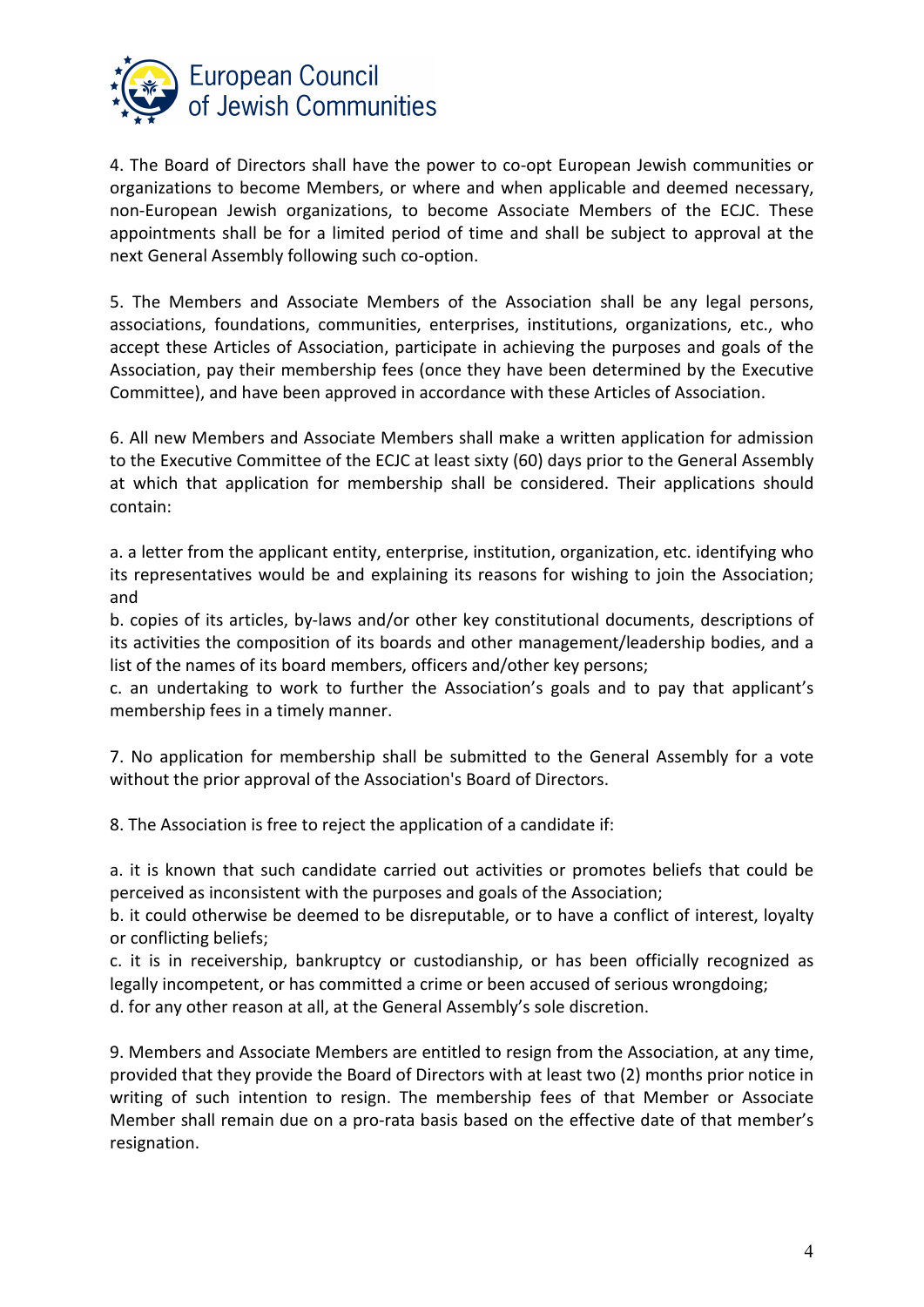

10. In case of resignation of a member from the Association, any membership fees already paid shall not be refundable.

11. Any member of the Association may be expelled from the Association by a resolution of the General Assembly adopted by a two thirds (2/3) majority vote of all Members present, in the following cases:

a. breach of the requirements of these Articles of Association by the member;

b. continuous failure by the member to pay its membership fees one or more times in a row in a timely manner; or

c. for any other reason at all, at the General Assembly's sole discretion.

12. The Executive Committee will determine the annual membership fees of each member or category of members.

13. All members shall pay their designated membership fee within two (2) months of being notified to do so ("the prescribed period"). If the member does not pay its membership fee within the prescribed period, then the Executive Committee is entitled to suspend that member. Upon suspension, a member shall take no further part thereafter in the Association's activities or proceedings (and, if a Member, may not vote). A suspended member may be restored to full membership only by a decision of: (i) the Executive Committee; (ii) the Board of Directors; or (iii) a General Assembly.

#### **Article 7 – RIGHTS OF MEMBERS AND ASSOCIATE MEMBERS**

1. Members of the Association shall have the following rights:

a. To elect and nominate one representative be considered for election to the Board of Directors of the Association;

b. To receive information about the activities of the Association and its annual financial statements or an annual financial report;

c. To submit propositions as to the agenda of the General Assembly at the latest twenty-one (21) days before a General Assembly;

d. To participate and vote at all General Assemblies, freely discuss at such meetings the activities of the Association and of its management bodies, and make propositions to improve the work of the Association;

e. To develop the documents determining the strategy and main activities of the Association;

f. To participate in the activities of the Association;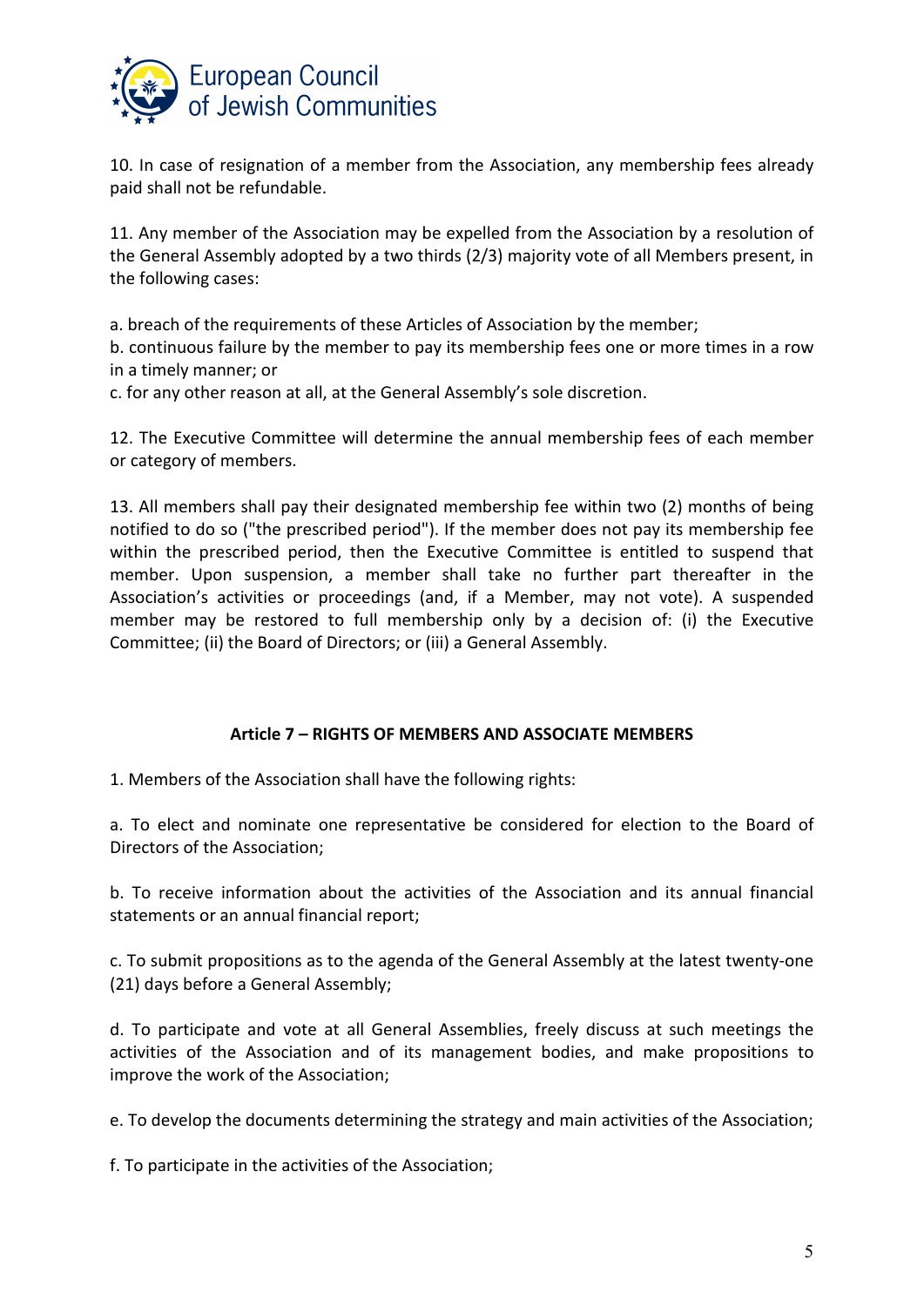

g. To participate in financing the programs of the Association on a free-will basis, subject to approval by the Board of Directors;

h. To resign from the Association, at any time, subject to the provisions of these Articles of Association.

2. Associate Members shall only have the rights to:

a. To receive information about the activities of the Association and its annual financial statements or an annual financial report;

b. To submit propositions as to the agenda of the General Assembly at the latest twenty-one (21) days before a General Assembly;

c. To participate (but not vote) at all General Assemblies, freely discuss at such meetings the activities of the Association and of its management bodies, and make propositions to improve the work of the Association;

d. To participate in the development of documents determining the strategy and main activities of the Association;

e. To participate in the activities of the Association;

f. To participate in financing the programs of the Association on a free-will basis, subject to approval by the Executive Committee;

g. To resign from the Association, at any time, subject to the provisions of these Articles of Association.

3. Associate Members shall not be entitled to nominate or appoint any persons to the Association's Board of Directors or to the Association's management bodies.

#### **Article 8 – OBLIGATIONS OF ALL MEMBERS**

All Members and Associate Members of the Association shall:

1. Comply with the Association's Articles of Association and act in accordance with the Association's purposes and goals as determined by these Articles of Association, as they may be amended from time to time;

2. Comply with any regulations, decisions or instructions of the management bodies of the Association that shall have been endorsed by a General Assembly and are currently in effect;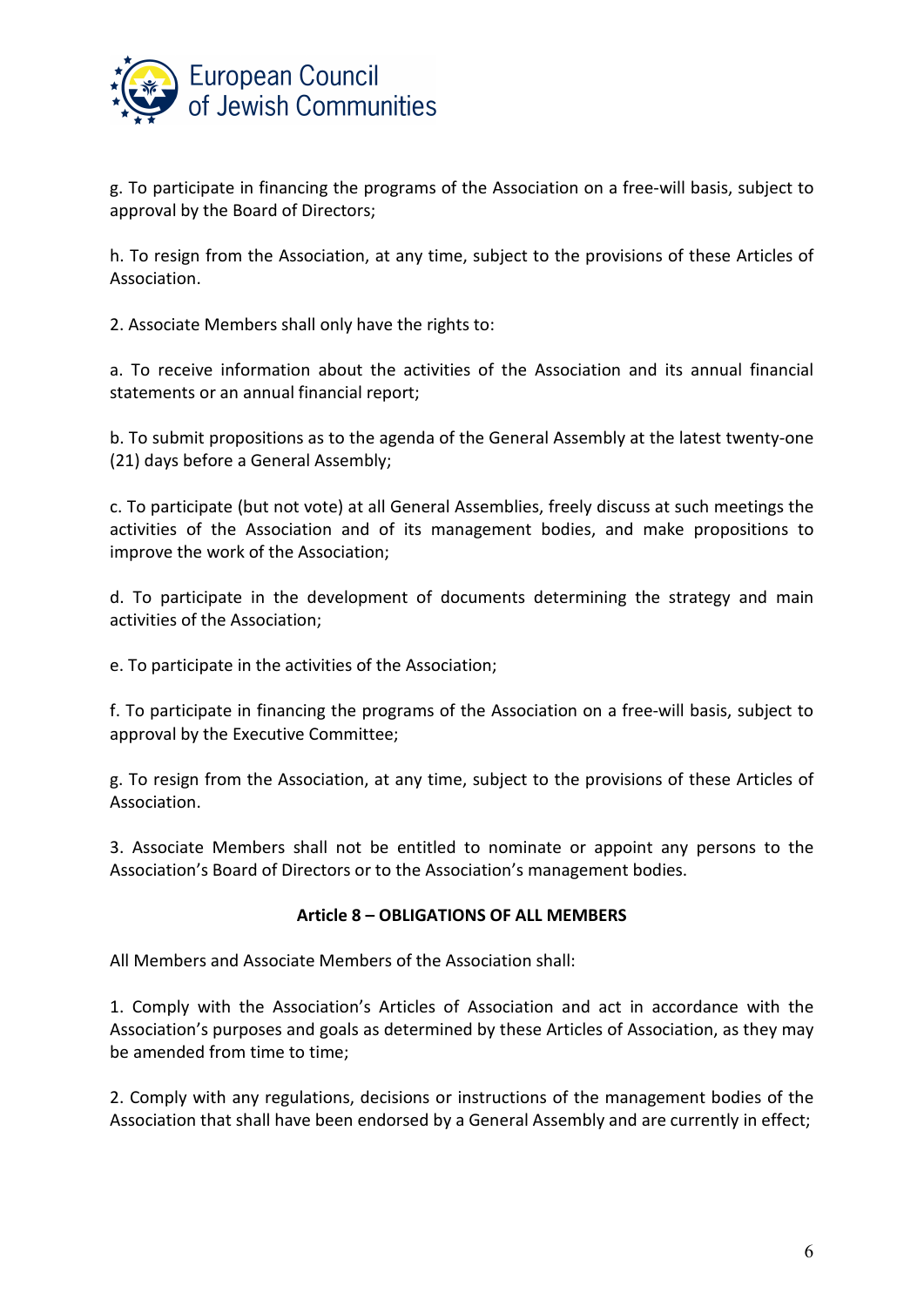

3. Provide the Association with information necessary to adopt decisions on certain matters of the Association and its activities;

4. Inform the President or his/her designee, in writing (which may be done by email), of their intention to attend a General Assembly;

5. Pay their membership fees in a timely basis and in accordance with the Association's procedures, on such terms and in such amounts as determined by the Executive Committee.

### **TITLE III**

## **ORGANISATION OF THE ASSOCIATION GENERAL ASSEMBLY – BOARD OF DIRECTORS –EXECUTIVE COMMITTEE OFFICERS – ADVISORY BOARDS – OBSERVERS – INVITED GUESTS**

### **GENERAL ASSEMBLY**

## **Article 9 – AUTHORITIES**

1. The General Assembly shall be the supreme authority of the Association, which comprises all of its Members.

2. Its resolutions shall be binding upon its Members and Associate Members, even if certain members did not attend or were not represented at a General Assembly.

#### **Article 10 – INALIENABLE RIGHTS**

The General Assembly has the following inalienable rights:

1. To adopt and/or amend the Articles of Association;

2. To approve and/or remove any Member or Associate Member of the Association after having received any recommendations made by the Board of Directors;

3. To elect and remove any member of the Board of Directors or of its Executive Committee;

4. To elect and remove any members of the Association's two Advisory Boards, namely its Professional Advisory Committee and its Emeritus Council;

5. To approve and remove the Association's Auditors as appointed by the Executive Committee or approved by the Board of Directors;

6. To approve the annual financial statements of the Association,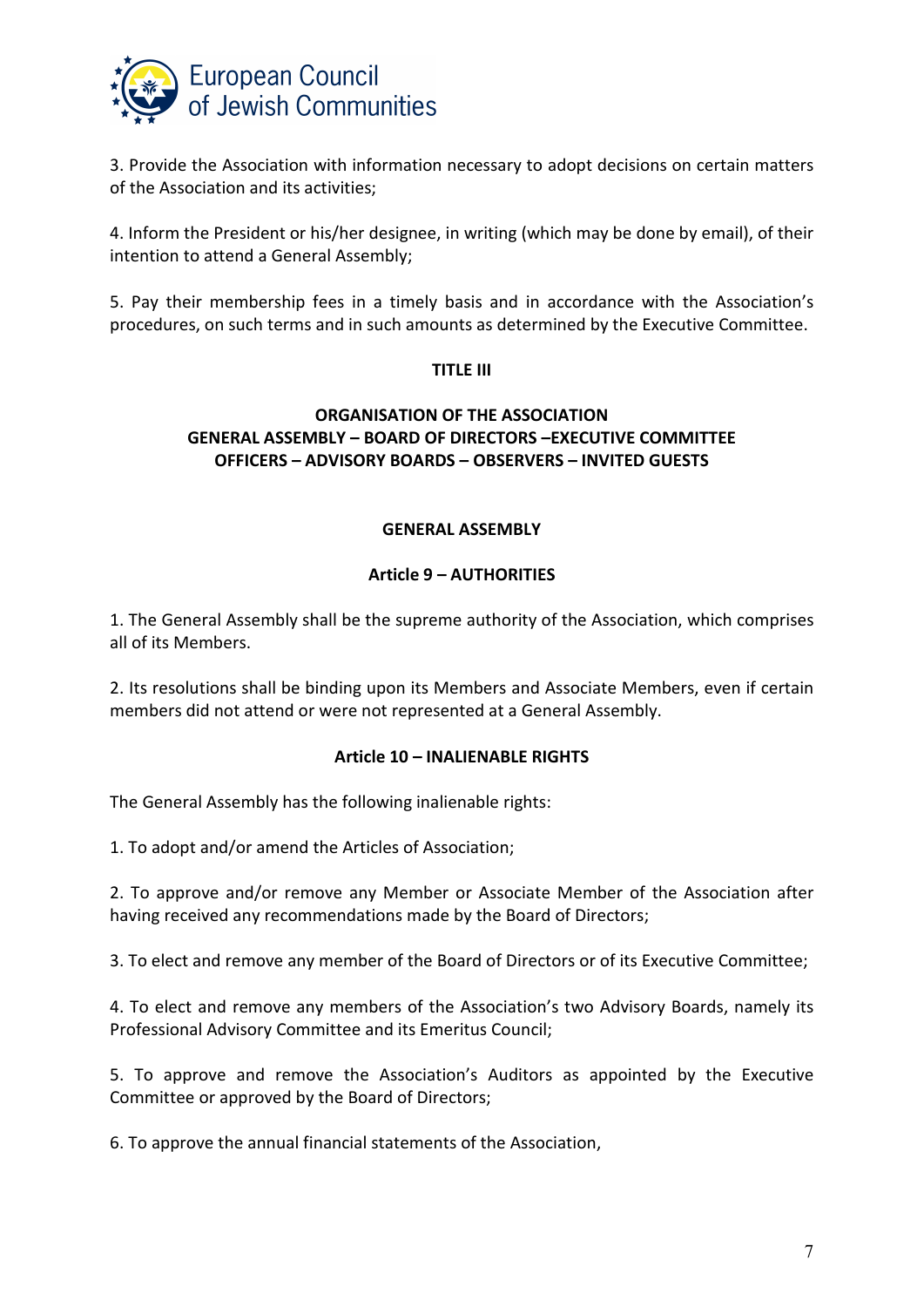

7. To approve the Association's Plan of Activities and its supporting budget for the next twelve (12) months;

8. To receive an annual report describing the Association's activities and to be able to express its views on the report (the "Annual Report") and the activities described in it;

9. To approve or disapprove of the strategy and policies of the Association;

10. To discharge the Association's Board Members and the Executive Committee from any liability for decisions taken between General Assemblies;

11. To pass resolutions on all matters that are required by French law or are reserved to the General Assembly pursuant to these Articles of Association.

## **Article 11 – ORDINARY AND EXTRAORDINARY GENERAL ASSEMBLY**

1. An ordinary General Assembly shall usually take place annually but in any case at least once in every two (2) calendar years.

2. An extraordinary General Assembly may be called in addition to the annual ordinary General Assembly, according to need.

3. The following provisions are applicable to ordinary or extraordinary General Assemblies.

## **Article 12 - CONVOCATION OF THE GENERAL ASSEMBLY**

1. A General Assembly is called by the President, two Vice-Presidents, a simple majority of the Executive Committee, or a simple majority of the Board of Directors. Not less than one fifth (1/5) of the current Members of the Association may also call for a General Assembly.

2. The Board of Directors shall be responsible for the preparation of the agenda for the General Assembly.

3. Any Member or Associate Member of the Association may suggest to the Board of Directors to include a matter on the agenda of the General Assembly, by sending a written request to any member of the Executive Committee at least twenty-one (21) days before the date of the General Assembly. The Board of Directors will decide in its exclusive discretion whether or not to include the suggested matter on the agenda of the General Assembly, unless

that request has been supported by one fifth (1/5) of the Association's Members.

## **Article 13 – METHOD OF CONVOCATION**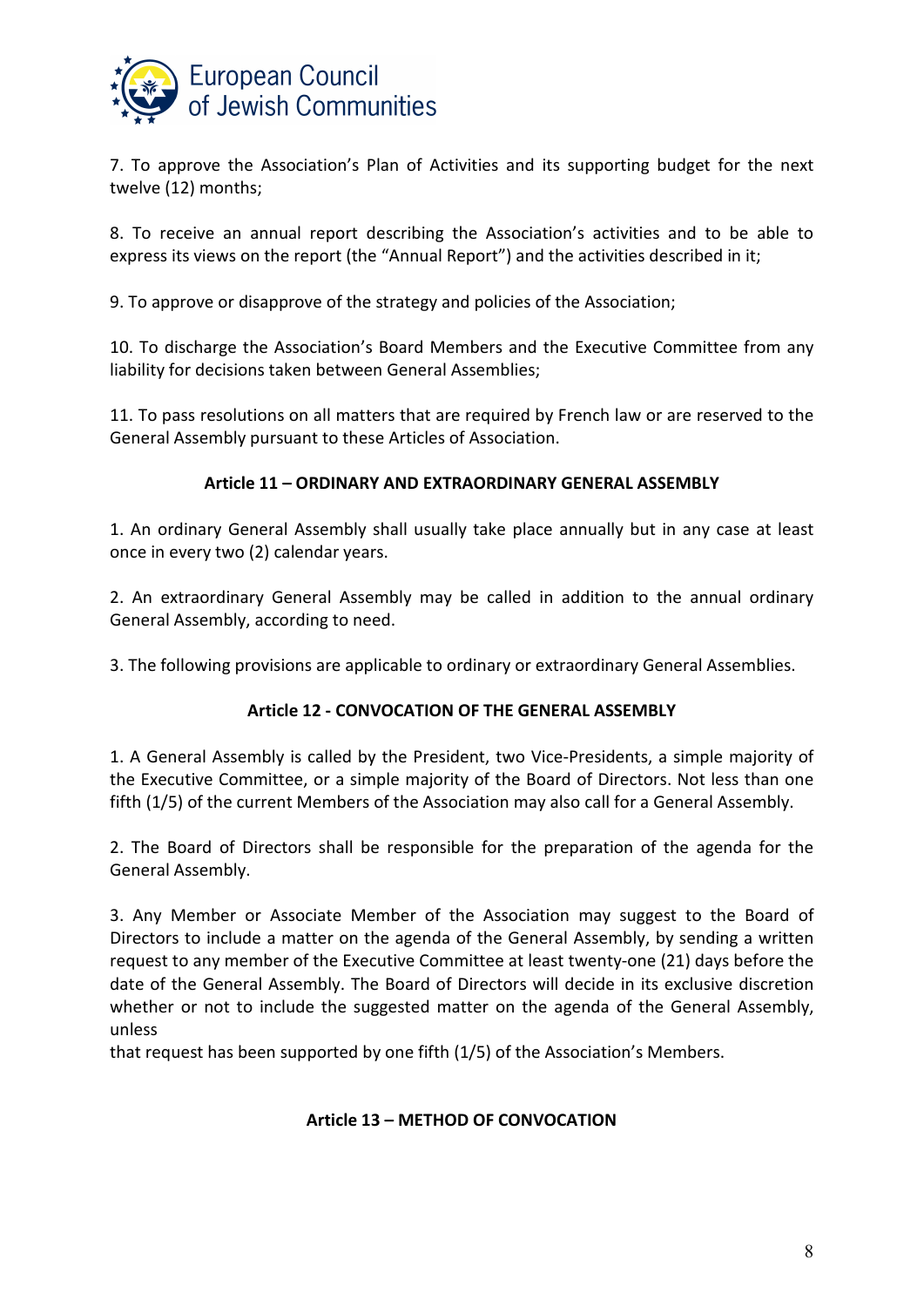

1. The President, or two Vice-Presidents, or a simple majority of the Executive Committee shall send a written notice to every Member and Associate Member mentioning the date, the place and the exact time of the General Assembly as well as its provisional agenda. Notices may be sent by mail, fax or electronic means (including e-mail). This notice must be sent at least thirty (30) days prior to the date of the General Assembly.

2. The agenda in its final form including information on any candidates applying for election to the Board of Directors shall be communicated in writing at least seven (7) business days before the date of the General Assembly to all Members and Associate Members of the Association.

### **Article 14 – CONSTITUTION AND CHAIRMANSHIP**

1. A General Assembly shall only be validly constituted and legitimate where at least half the Members of the Association are present or represented by proxy (a "Quorum"). If the General Assembly shall not have a Quorum, a second General Assembly shall be automatically reconvened twenty eight (28) days later at the same time and place with the same agenda and validly deliberate regardless of the number of members present or represented.

2. The Chairman of the General Assembly shall be the President or another member of the Executive Committee as appointed by him/her, unless the General Assembly immediately elects a new chairman for that meeting. The Chairman shall preside over the General Assembly and verify the powers of the Members and representatives voting at the General Assembly. If the President is absent for whatever reason, is incapacitated or is unwilling to act

or appoint a Chairman, then the Executive Committee shall appoint a Chairman from amongst its members. If the Executive Committee shall not agree on the appointment of a Chairman, the Chairman shall be elected by the Members present or represented at the General Assembly.

3. The Chairman of the General Assembly shall appoint a Secretary General for that General Assembly, who will take down the minutes of that General Assembly and ensure the proper exercise all Members' voting rights in accordance with Article 6.2 (i.e., one vote per country) above.

## **Article 15 - GENERAL ASSEMBLY VOTING RIGHTS**

1. Each Member has one vote and may exercise it at the General Assembly.

2. If there is more than one Member resident or incorporated from the same qualifying European country, the Members will need to agree how their country's vote shall be voted since there shall be only one vote per country in accordance with Article 6.2 above.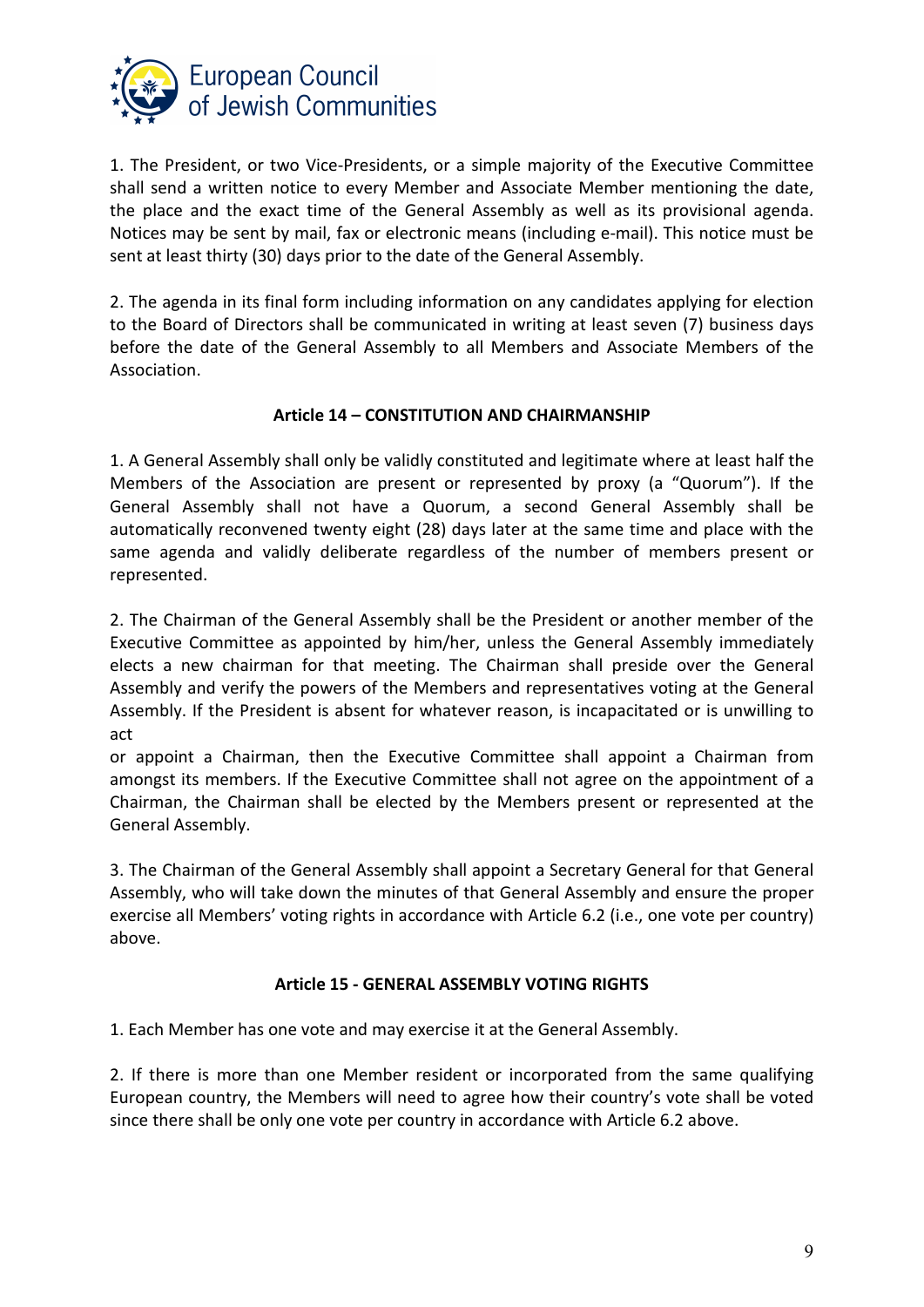

3. A representative or any Member may be deprived of his/her/its voting rights on any item that relates to any transaction or legal proceedings involving himself/herself/itself or its internal members and the Association.

### **Article 16 - RESOLUTION AND ELECTIONS**

1. All resolutions on proposals concerning items on the agenda shall be passed at the General Assembly by vote and shall be reflected in the minutes by the Secretary General of that General Assembly.

2. The General Assembly votes on resolutions and carries out elections by simple majority of votes of the Members present in person and/or properly represented, except for resolutions one of the matters below, in which case such resolutions or elections shall be approved by at least two thirds (2/3) of the Association's Members present in person and/or properly represented:

- a. Exclusion of a member;
- b. Adoption of the Articles of Association;
- c. Changes to the Association's goals or purposes;
- d. Change of domicile of the Association;
- e. Amendments to the Articles of Association;
- f. Dissolution or liquidation of the Association;

g. Incorporation of subsidiaries and creation of branches wherever in the world;

h. Addition of any agenda points at a General Assembly that were not provided in a timely manner.

3. In case of a tie vote, the Chairman of the General Assembly shall cast the deciding vote.

#### **Article 17 - MINUTES**

1. The General Secretary shall record the minutes of the General Assembly. If the General Secretary has not been appointed, is absent for whatever reason, is incapacitated or is unwilling to act as the General Secretary for that General Assembly, a new General Secretary shall be appointed by the Chairman of the General Assembly at the beginning of that meeting. If the Chairman does not wish to appoint a General Secretary, the General Secretary for that meeting shell be appointed by a simple majority vote of the Members present from among those persons present who are willing to act as the General Secretary for that Meeting.

2. The minutes are signed by the Chairman of the General Assembly and the General Secretary for that meeting, or the Chairman and General Secretary appointed in accordance with Articles 14.2. 14.3 and 17.1 above. All Members and Associate Members shall have the right to consult the minutes and request a copy thereof.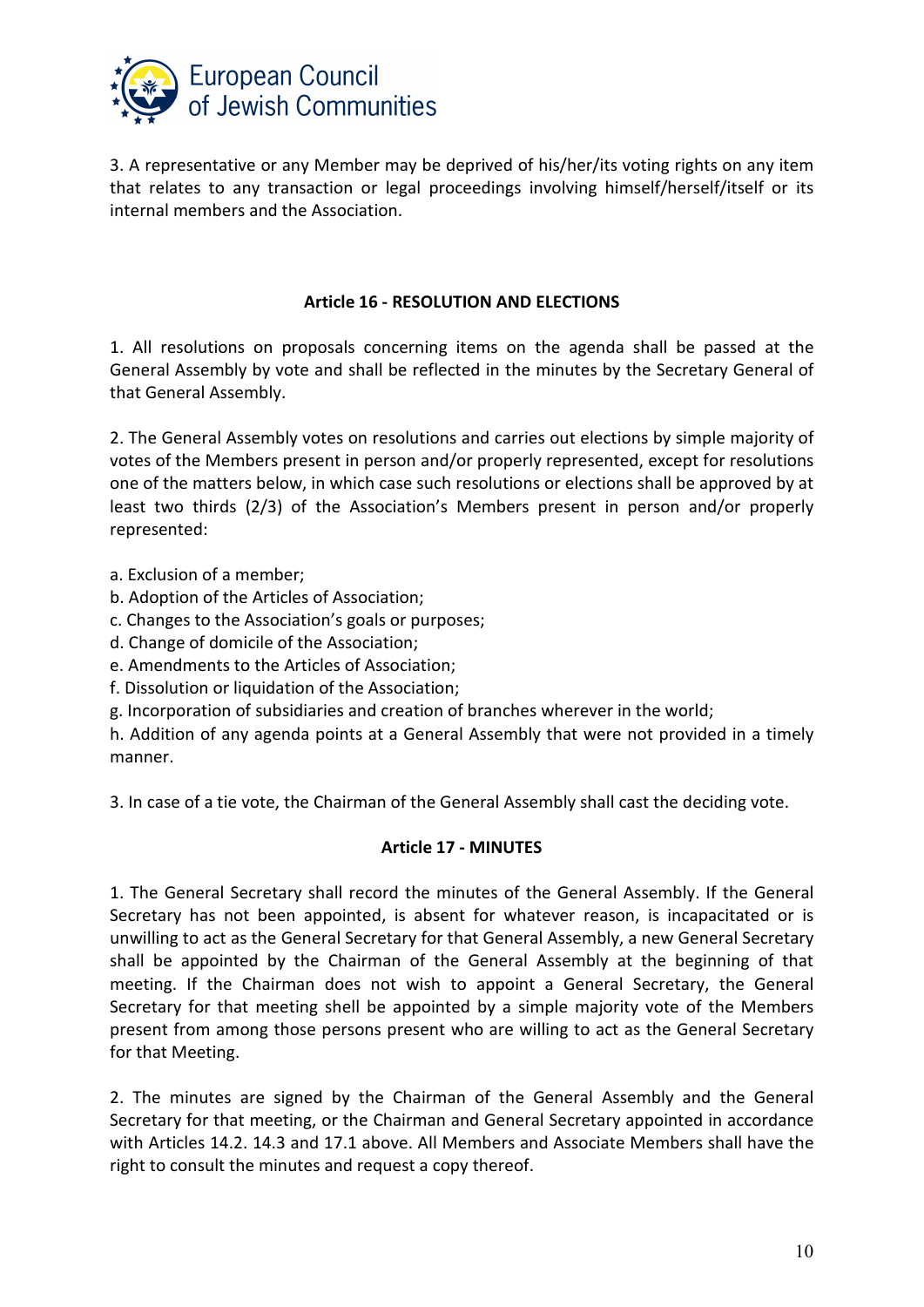

3. At least one copy of the minutes shall be certified as a true original copy of the minutes by at least two (2) members of the Executive Committee.

### **THE BOARD OF DIRECTORS & BOARD MEMBERS**

#### **Article 18 – ELECTION AND CONSTITUTION**

1. The Association is managed by a board of directors (the "Board of Directors") composed of up to fifteen (15) members (or the number of Members if there are fewer than 15 Members) ("Board Members") who shall be elected by the General Assembly of the Association from lay leader representatives proposed by its Members. The Board of Directors shall not include any person who is paid a salary or a regular retainer by the Association, or who occupies any role as an employee of the Association.

2. Any Board Member shall be elected for a term corresponding to a period of three (3) years. No Board Member shall remain on the Board of Directors for longer than two (2) continuous terms (i.e., up to six (6) years), unless that person has also been appointed an Executive Committee Officer in accordance with Article 23 below.

3. In addition to its elected members, the Board of Directors may include a maximum of up to ten (10) co-opted Board Members, who are individuals affiliated with any Members or Associate Members. Co-opted Board Members of the Board of Directors shall be appointed by the President at a meeting of the Board of Directors subject to a simple majority vote of the

Board Members present at that meeting. Co-opted Board Members shall not have any voting rights and may not serve as Officers on the Executive Committee but may serve as non-voting members in the Executive Committee.

4. Co-opted Board Members shall be appointed for a period of up to three (3) years, but may be re-appointed by the Board of Directors for a further period of up to three (3) years. The term of any co-opted Board member shall end at the time of new elections to the Board of Directors.

5. The Board of Directors may set up such sub-committees and working committees as it deems fit, as and when required. It shall be free to appoint anyone connected to its Members or Associate Members to serve on any of these subcommittees.

#### **Article 19 – RESOLUTIONS**

1. The meetings of the Board of Directors ("Board Meetings") shall only be validly constituted and legitimate where at least five (5) Board Members are present (quorum) in accordance with Article 20.1.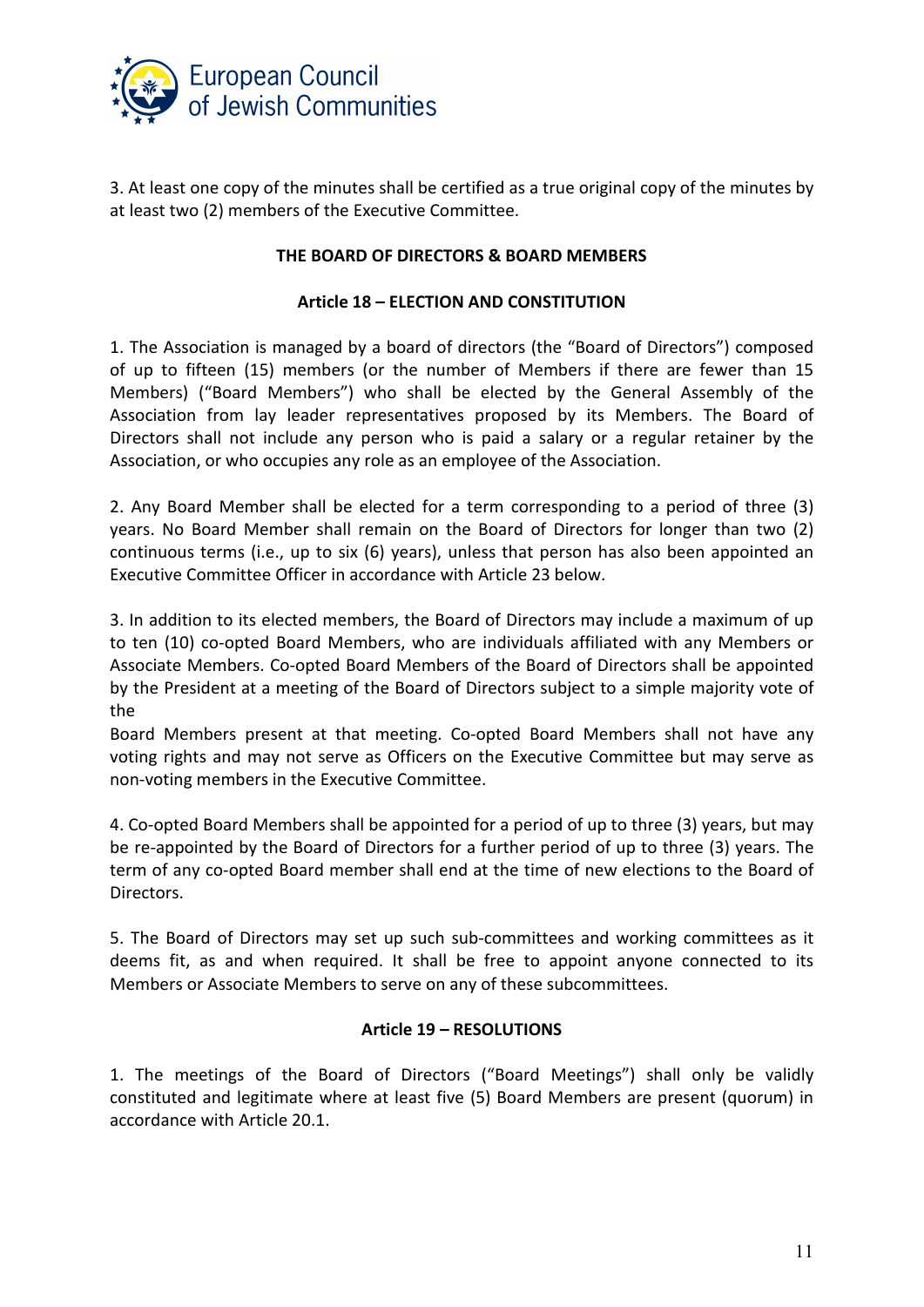

2. In case a Board Meeting does not have the quorum of Board Members, a second Board Meeting shall automatically be held seven (7) days later at the same time and same location as originally announced.

3. The resolutions of the Board of Directors shall be passed if adopted by a simple majority of the Board Members present at that meeting, usually by oral voting. The Board of Directors may also take decisions by a written secret vote of those Board Members who are present at that Board Meeting. Each Board Member shall have one vote. In case of a tie vote, the President shall have the casting vote, or in his/her absence, an Officer nominated by the President from amongst the Executive Committee's members shall have the casting vote Board decisions can also be taken by email voting.

## **Article 20 – CONVOCATION OF BOARD MEETINGS**

1. A Board Meeting shall be called at least twice (2) every calendar year. It may be held by telephone or using video or web-conferencing facilities or any technological facilities available at that time. The President shall notify all Board Members by written notice (which may be sent by e-mail) of the date, place and precise time of that Board Meeting at least thirty (30) days prior to the date of that Board Meeting with mention of the provisional agenda for that meeting. In the absence or incapacity of the President, any two Officers may jointly convene a Board Meeting.

2. Any Board Member may request information about any matters concerning the activities of the Association and may request that any matter be added to the agenda of the following Board Meeting.

3. The President or two Officers acting jointly may invite any Invited Guest, or Observer to attend a Board meeting. All persons entrusted with management responsibilities by the Association shall be obliged to attend and provide any information required by any Board Member.

## **Article 21 – MINUTES**

1. The deliberations and resolutions of Board Meetings shall be recorded in written minutes kept by the Board Secretary.

2. The minutes shall be signed by the President and the Board Secretary or their accepted designees should they not have been able to attend a meeting in person. The minutes of the Board Meeting shall indicate the names of the Board Members present at that meeting.

#### **Article 22 – RIGHTS AND DUTIES**

1. The Board of Directors has the following rights and duties: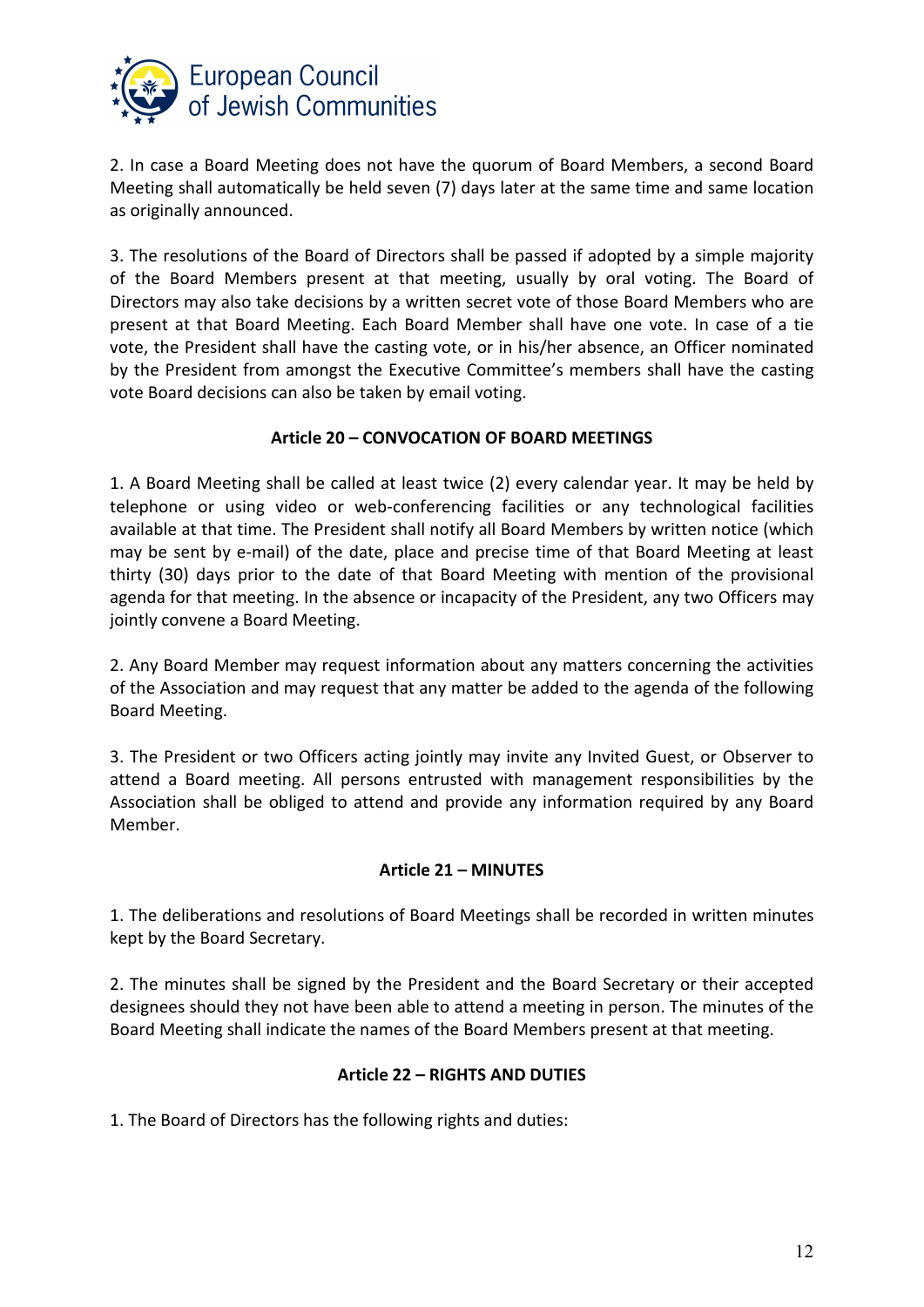

a. To finalize and approve the agenda of the General Assembly as prepared by the Executive Committee;

b. To co-opt organizations to membership of ECJC pending approval of the General Assembly;

c. To approve any member's application for membership;

d. To elect the members of the Association's two Advisory Boards: (i) the Professional Advisory Committee and (ii) the Emeritus Council;

e. To manage any funds, property or other assets of the Association in the best interests of its Members, and to approve the use of such funds, property or assets and the operating budget of the Association;

f. To apply such standards, internal regulations and organizational structures for the Association as it deems appropriate;

g. To set, approve and monitor the achievement of the Association's strategic plans, activities and events;

h. To ensure compliance with any applicable relevant local laws and these Articles of Association;

i. To adopt resolutions in respect of the activities of the Association and execute the resolutions of the General Assembly in compliance with the requirements of these Articles of Association and any applicable laws; and

j. To exercise any other powers that are not under the exclusive competence of the General Assembly, and such powers as have been delegated to the Board of Directors by the General Assembly.

2. The Board of Directors shall report on its activities and the affairs of the Association to the General Assembly not less than once a year.

## **THE EXECUTIVE COMMITTEE OF THE BOARD AND ITS OFFICERS**

#### **Article 23 – ORGANISATION**

1. The Executive Committee of the Association shall be composed of five (5) officers ("Officers") who shall be elected by the Board of Directors from amongst its elected Board Members. The Executive Committee shall consist of the following five (5) Officers:

 (i) the President; (ii) two (2) Vice Presidents; (iii) one (1) Board Secretary; and (iv) one (1) Treasurer.

2. In addition to its five members, the members of the Executive Committee shall have the right to co-opt a maximum of two (2) additional persons to the Executive Committee. Such additional co-opted persons shall not have voting rights and shall be either elected or coopted members of the Board of Directors.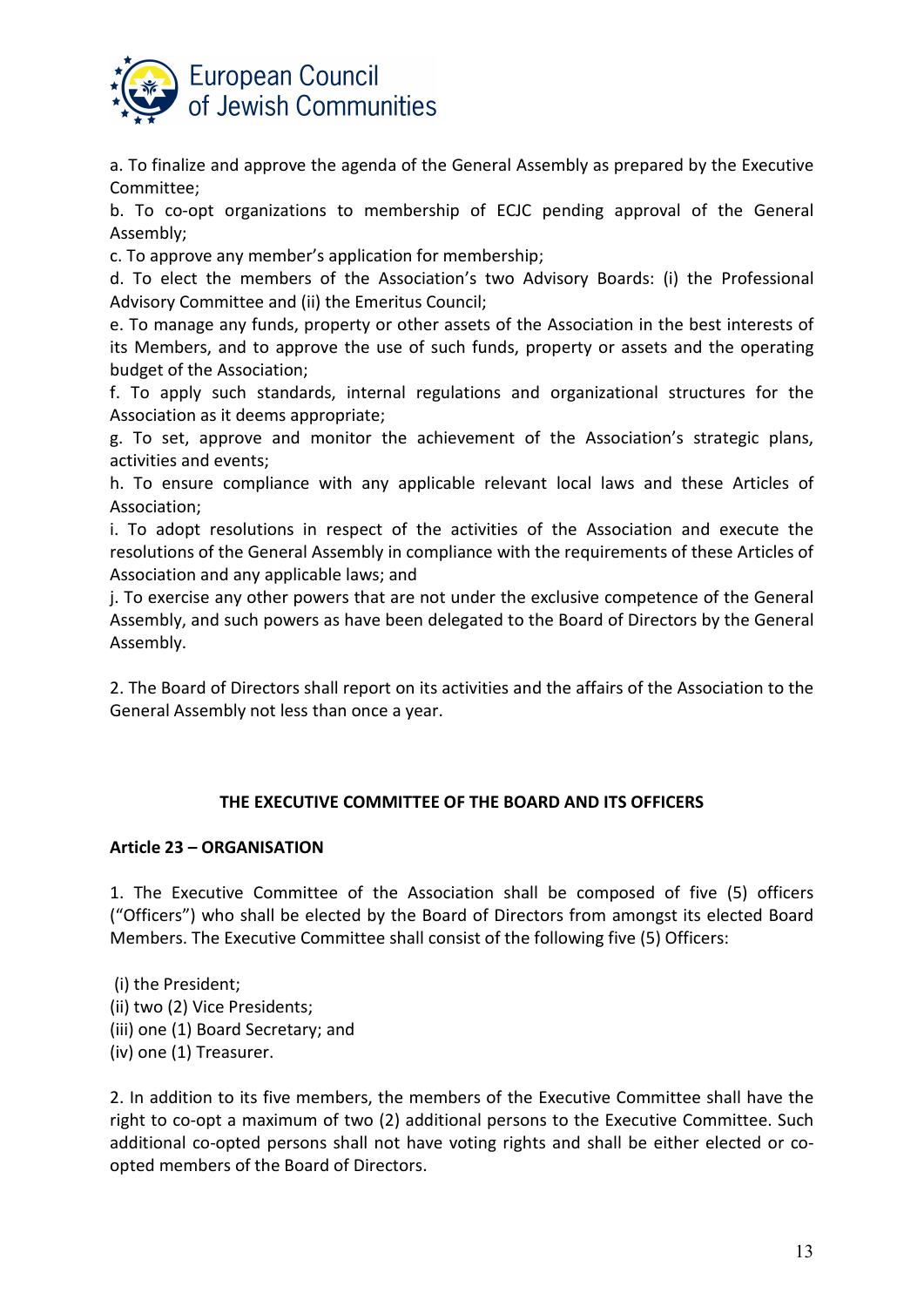

3. The Executive Committee shall be responsible for the day-to-day operations of the Association in between General Assemblies and shall have the right to suspend any Members or Associate Members who have not paid their membership fees.

4. The role of the Executive Committee is to prepare all resolutions and matters to be submitted for vote by the full Board of Directors.

5. The Executive Committee shall provide its reports to all members of the Board of Directors, and shall also provide them to the General Assembly if so requested.

6. Any two (2) elected members of the Executive Committee shall have joint rights of signature to undertake any legal acts on behalf of the Association.

7. In addition to their attendance of Board Meetings, the Officers of the Executive Committee shall meet at least nine (9) times per annual calendar year. These Executive Committee meetings may be held by telephone or using video or web-conferencing facilities or any other technological facilities available at such time.

8. All Officers of the Executive Committee shall be elected for a term corresponding to a period of up to three (3) years. No Executive Committee Officer shall serve for longer than two (2) continuous terms (i.e., up to six (6) years), whether in one capacity only or in more than one capacity.

9. In the event that a Board Member is elected to become an Officer of the Executive Committee but the period of service as Board Member is reaching termination, that individual shall be permitted to continue to serve as an Officer for the term provided in Article 24.6 hereunder regardless of the number of years of previous service as a Board Member.

## **ADVISORY BOARDS – OBSERVERS -- INVITED GUESTS – HONORARY OFFICIALS**

## **Article 24 – ORGANISATION**

1. The Board of Directors may create and appoint individuals to serve on the following two (2) advisory boards (the "Advisory Boards") to assist the Board of Directors and the Association in achieving the Associations goals and purposes:

(i) The Professional Advisory Committee: This Advisory Board shall consist of respected and independent professionals, CEOs of member organisations, and/or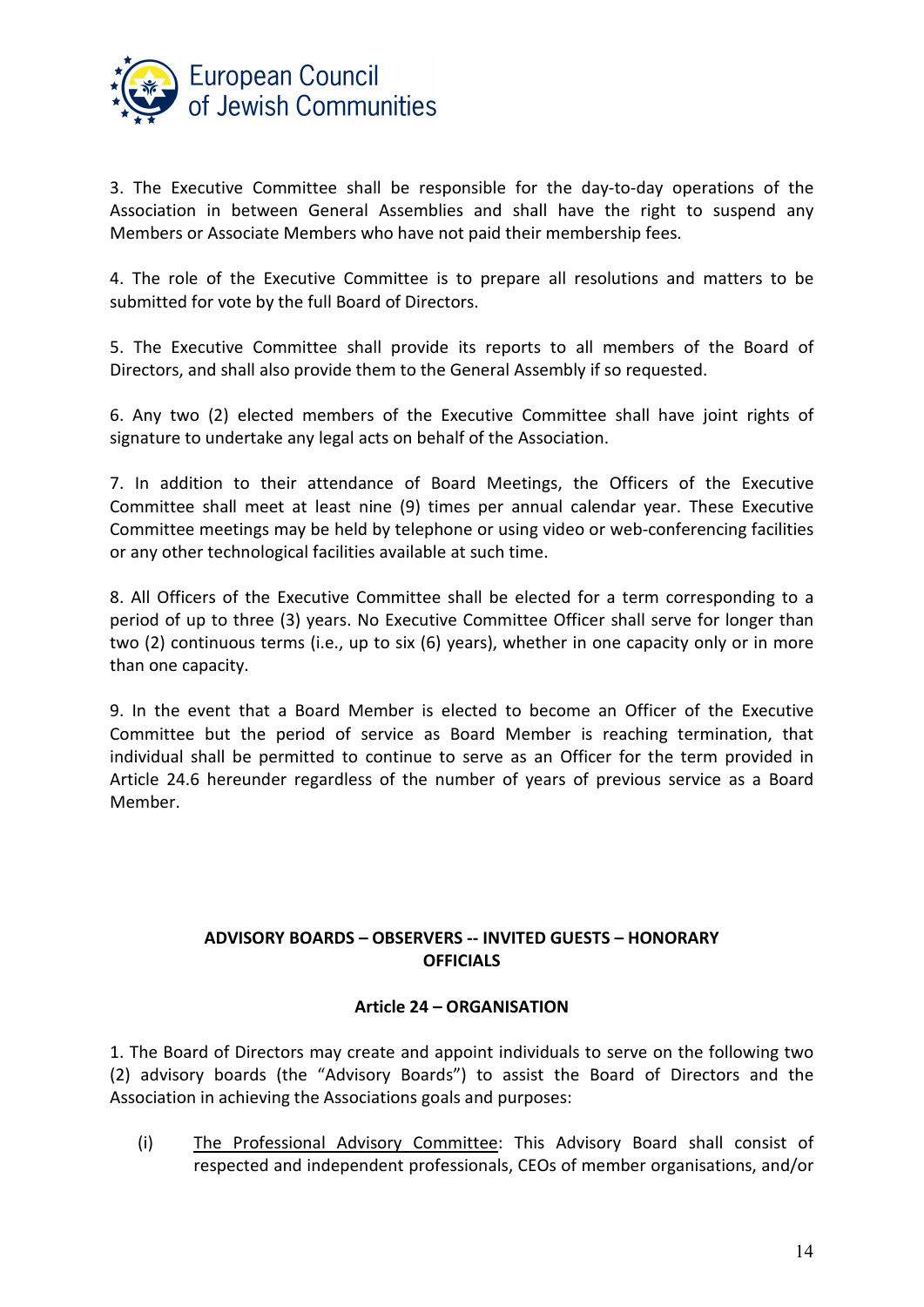

experts in a specific field, who may or may not belong to any members of the Association but if appointed shall act in their personal professional capacity. The Professional Advisory Committee shall be a resource available to the Executive Committee, the Board of Directors or the General Assembly and may be asked to provide non-binding advice or opinions regarding any specific matter. The Executive Committee may request the Professional Advisory Committee to act regularly or on a case by case basis.

(ii) The Emeritus Council: This Advisory Board shall consist of notable individuals who are actively serving or have actively served as representatives of any Members or Associate Members of the Association in the past, and can provide historical knowledge or provide material support to ECJC and its activities. It shall act as an additional resource to the Executive Committee, the Board of Directors and the General Assembly. The Executive Committee may convene the Emeritus Council at its discretion to provide nonbinding advice and opinions regarding any specific matter.

2. The members of the Professional Advisory Committee shall be appointed by the Board for a term of two (2) years without limitation as to the number of terms, and shall be subordinated to and report directly to the General Assembly if requested to do so. The members of the Professional Advisory Committee shall be independent individuals and shall not have any voting rights or other rights as a representative of any Member of Associate Member of the Association.

3. The members of the Emeritus Council shall be appointed by the Board of Directors for a term of two (2) years without limitation as to the number of terms. The members of the Emeritus Council shall not have any voting or other rights.

4. Observers are non-member organizations or representatives of communities having ties with the Association, who have requested to and been accepted by the Board of Directors to attend any meetings of the Association, including its General Assemblies or any Board Meetings. Subject to the Board of Directors' approval, Observers are entitled to attend all General Assemblies and any meetings of the Board of Directors (by invitation only), but shall have no voting or speaking rights. Observers may only speak if granted the floor by the acting chair at any ECJC meetings, which shall be at that person's sole discretion.

5. Invited Guests are persons who are not Observers but may be occasionally or specifically invited by the Board of Directors or its Executive Committee to attend all or part of a General Assembly and/or of a meeting of the Board of Directors. They shall not have any voting, speaking or other rights.

6. No Officer, Board Member or any representatives of any Members or Associate Members of the Association may serve on any Advisory Boards.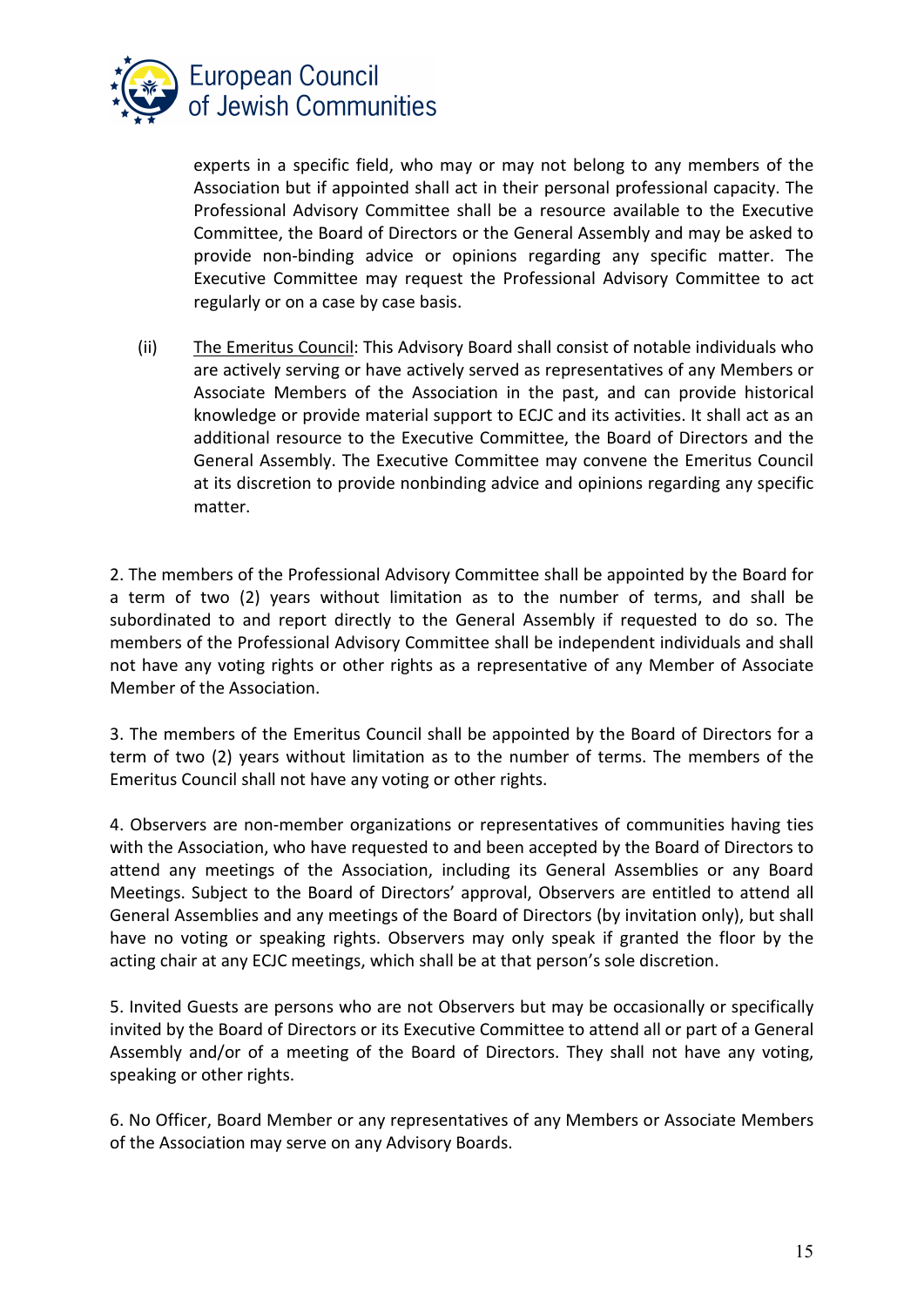

7. The Board of Directors can name people to be honorary officials of the Association. Honorary officials shall not have any voting rights and shall not be members of the Board nor Executive Committee. A person may use the title of Honorary Official (such as "Honorary President") with the Executive Committee's consent, for so long as and under such conditions as approved by the Board of Directors. The Board of Directors can terminate such appointments or change such conditions at its sole discretion.

#### **TITLE V**

### **ACCOUNTING ORGANIZATION**

### **Article 25 – BUSINESS YEAR**

1. The business year shall commence on 1st January and shall end on  $31<sup>st</sup>$  December of every calendar year.

2. The first business year shall exceptionally commence on the date when these Articles of Association are adopted and shall end on 31st December 2011.

## **Article 26 – ACCOUNTING – ACCOUNTS AND ANNUAL FILINGS**

It is held accounting under accounting standards suitable for the activity of the association, showing a balance sheet, income statement and, if necessary, one or more annexes annually.

The financial statements are made available to all members, with the moral report, management, operations, financial report and, if necessary, the report of the auditor, during the fifteen days preceding the date of ordinary General Assembly called to approve the accounts for the financial year.

#### **Article 27 – AUDITORS**

As necessary, the Executive Committee may appoint a statutory auditor and, if necessary, one alternate auditor, on the list of Auditors of the Regional Company who are appointed for two (2) years and are eligible for re-election without limitation, subject to confirmation by the general Assembly, which shall have the right to remove any Auditors it does not approve.

The auditor carries out its tasks in accordance with the norms and standards of the profession. He shall prepare and submit annually to the General Assembly called to approve the accounts for the financial year, a report of his mission and certifying the regularity and fairness of the accounts.